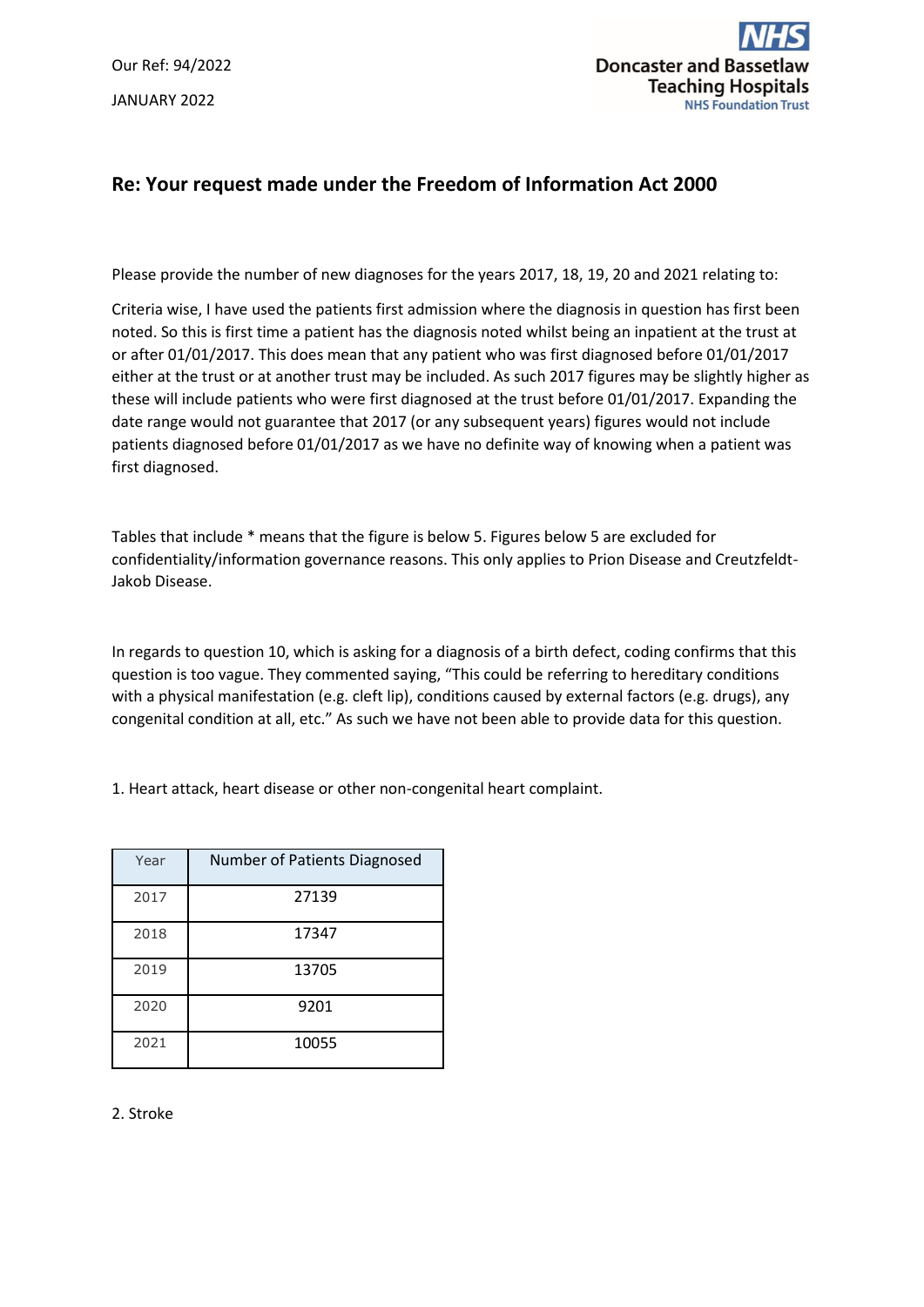### Our Ref: 94/2022

JANUARY 2022



| Year | Number of Patients Diagnosed |
|------|------------------------------|
| 2017 | 884                          |
| 2018 | 814                          |
| 2019 | 895                          |
| 2020 | 773                          |
| 2021 | 928                          |

3. Thrombosis or other blood clotting disorder.

| Year | <b>Number of Patients Diagnosed</b> |
|------|-------------------------------------|
| 2017 | 874                                 |
| 2018 | 835                                 |
| 2019 | 797                                 |
| 2020 | 749                                 |
| 2021 | 867                                 |

4. Paralysis (partial or complete).

| Year | Number of Patients Diagnosed |
|------|------------------------------|
| 2017 | 134                          |
| 2018 | 99                           |
| 2019 | 109                          |
| 2020 | 66                           |
| 2021 | 72                           |

5. AIDS or other immunodeficiency disease.

| Year | Number of Patients Diagnosed |
|------|------------------------------|
|      |                              |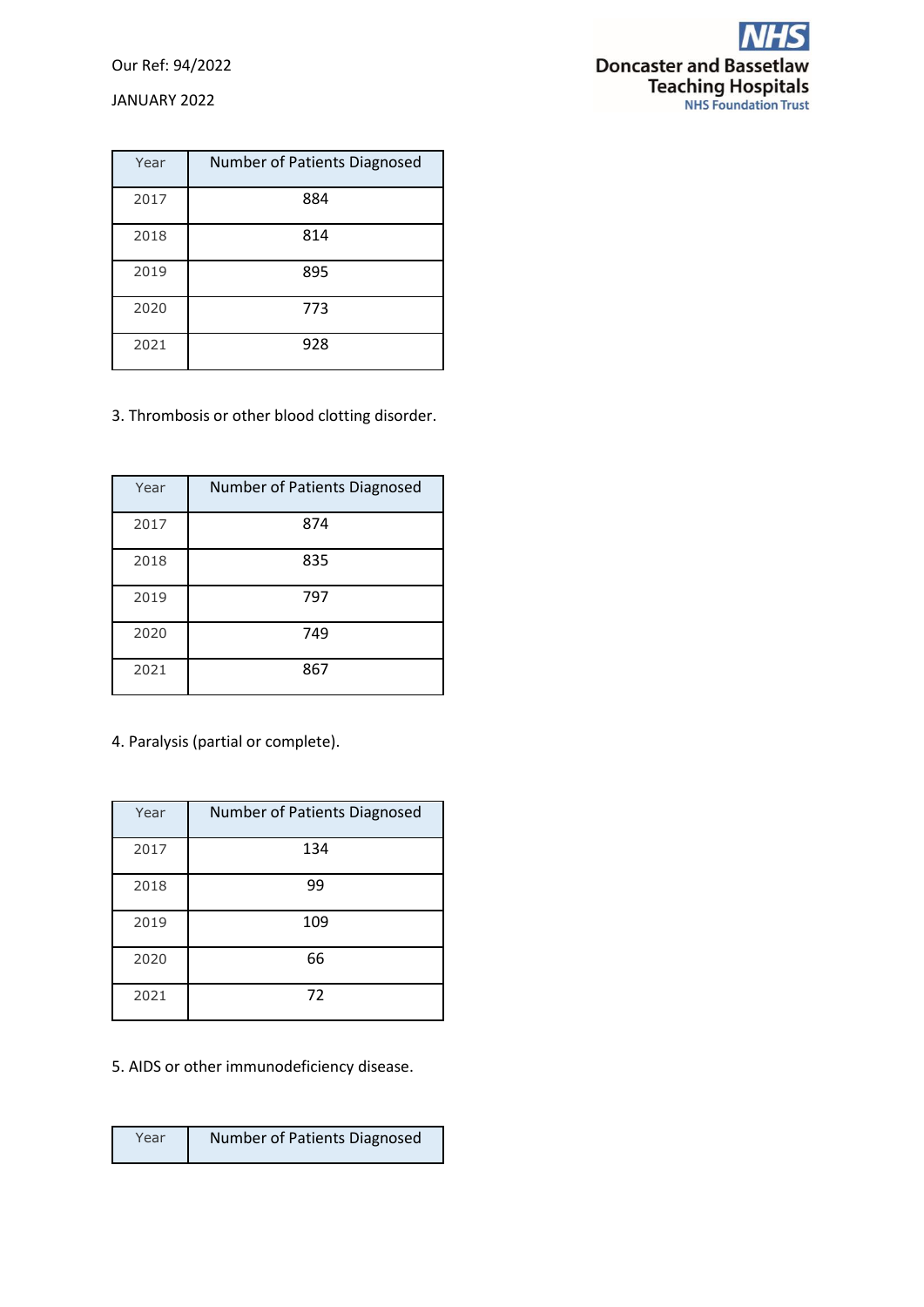Our Ref: 94/2022

### JANUARY 2022



| 2017 | 44 |
|------|----|
| 2018 | 27 |
| 2019 | 30 |
| 2020 | 18 |
| 2021 | 24 |

# 6. Alzheimer's disease

| Year | Number of Patients Diagnosed |
|------|------------------------------|
| 2017 | 776                          |
| 2018 | 595                          |
| 2019 | 574                          |
| 2020 | 426                          |
| 2021 | 536                          |

### 7. Prion disease

| Year | Number of Patients Diagnosed |
|------|------------------------------|
| 2017 | $\ast$                       |
| 2018 | $\ast$                       |
| 2019 |                              |
| 2020 |                              |
| 2021 |                              |

# 8. Creutzfeldt-Jakob disease

| Year | Number of Patients Diagnosed |
|------|------------------------------|
| 2017 |                              |